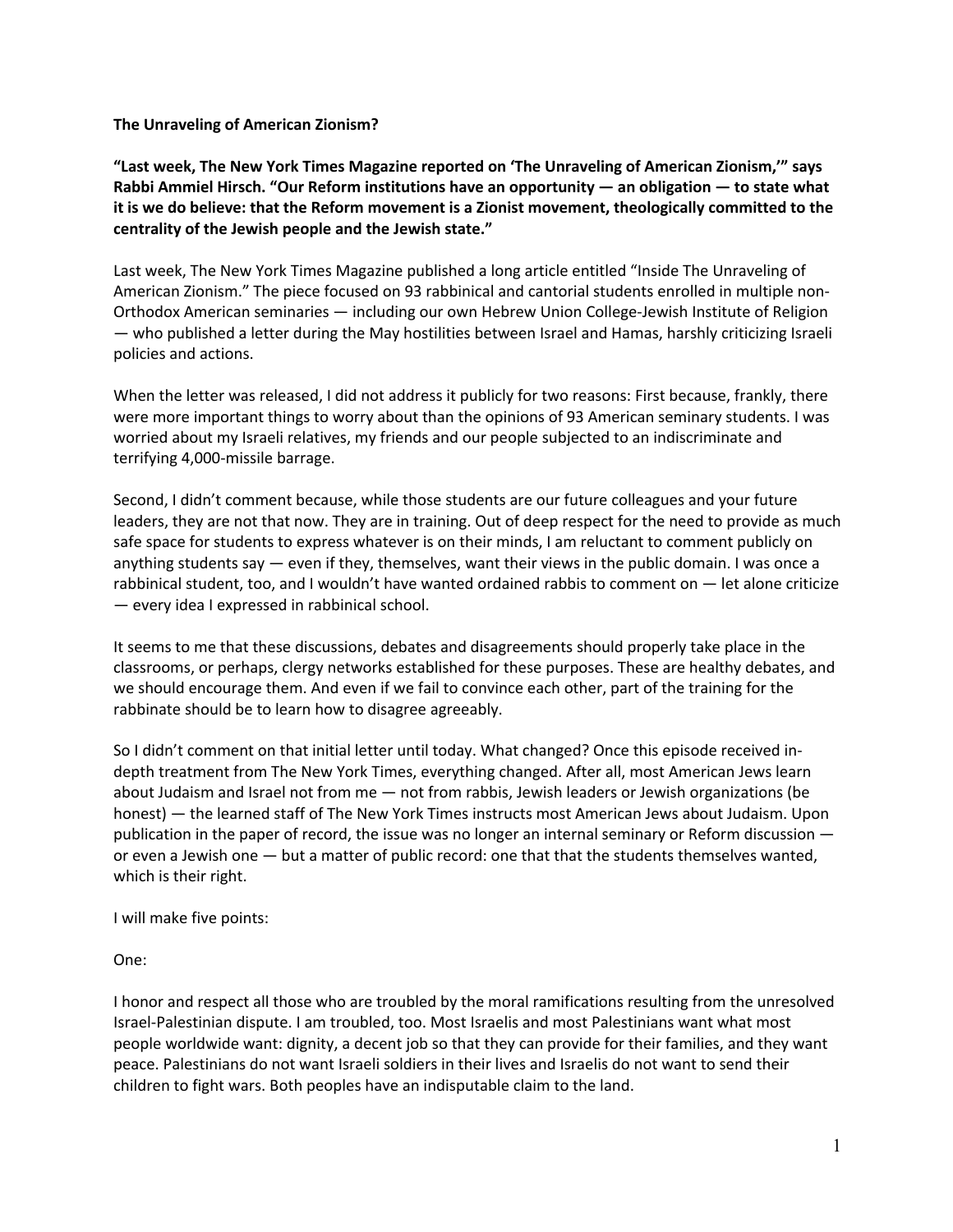Israel has made plenty of mistakes along the way, but so have the Palestinians. They rejected every Israeli, American and international peace proposal – beginning with the partition plan of 1947 and continuing to our very day. Had the Arabs accepted the United Nations plan, as the Jewish community did, rather than launch a war of annihilation against the Jewish community, there would be a Palestinian state today on territory substantially larger than what the Palestinian Authority now demands. Had the Palestinians accepted the U.N. plan, there would have been no Palestinian refugees, and the 6,000 Jews who were killed in the war — one percent of the entire pre-war population — would have lived.

Furthermore, elements of Palestinian society have embraced terrorism, believing it to be a legitimate weapon against Israel. The war initiated by Hamas was a terrorist war, perpetrated by a terrorist organization. Hamas believes that no form, act, or means of Palestinian resistance is terror. All Israelis are soldiers. All Palestine is occupied. All means are legitimate.

How is it possible for current or future Jewish leaders to write an open letter to the public in the middle of a war with missiles raining down on Israeli civilians — our people — without ever mentioning Hamas, the instigator of the war? How is it possible to write of "tears that flow" without weeping for our own brothers and sisters, killed, maimed and scrambling to underground shelters at all hours of the day and night?

It is right to point out that military force must be employed in accordance with the laws of war — and when there are violations, offenders should be held accountable. But no one should have any illusions: Were it not for the Israel Defense Forces, Jews would be massacred. Look at what Hamas does to its own Palestinian enemies. Look over the border at Syria, Lebanon, Iraq, Iran and just imagine what they would do to the Jews if they could.

The strategy of Israel's opponents — the BDS crowd, the "Israel is apartheid and committing genocide" crowd — is to minimize threats against Israel because that allows them to delegitimize Israel's military response. They seek to deprive Israel of the right to self-defense. They argue that terrorists are not really terrorists; they are freedom fighters. That the threat is not really a threat. That Israel has all the power. That Israel uses disproportional force.

Israel's opponents know what they are doing. Some American Jews play right into their strategy, providing Jewish cover, wittingly or not, to forces that seek not coexistence with Israel, but Israel's destruction.

## Two:

I am not sure that I would point to the students' letter as evidence of the "unraveling of American Zionism," because my guess is that many of the students who signed the letter consider themselves Zionists or strong supporters of Israel. Many say that they are trying to improve Israel, not dismantle the Jewish state. If that is the case, more power to them. Nonetheless, public opinion surveys suggest that there is a distancing from Israel, especially among the younger generations. The more liberal, the less attached to Israel. It is a serious challenge that should preoccupy all of us, whether liberal or not, because as liberal Jews go, so goes the future of the American Jewish community.

## Three:

The student letter gave us an opportunity to restate what it is we do believe. It was a teaching moment for our institutions. There was no need to call out anyone individually, certainly not students. Call me out: I have institutional standing and responsibilities. I am accountable to you, and by extension, to the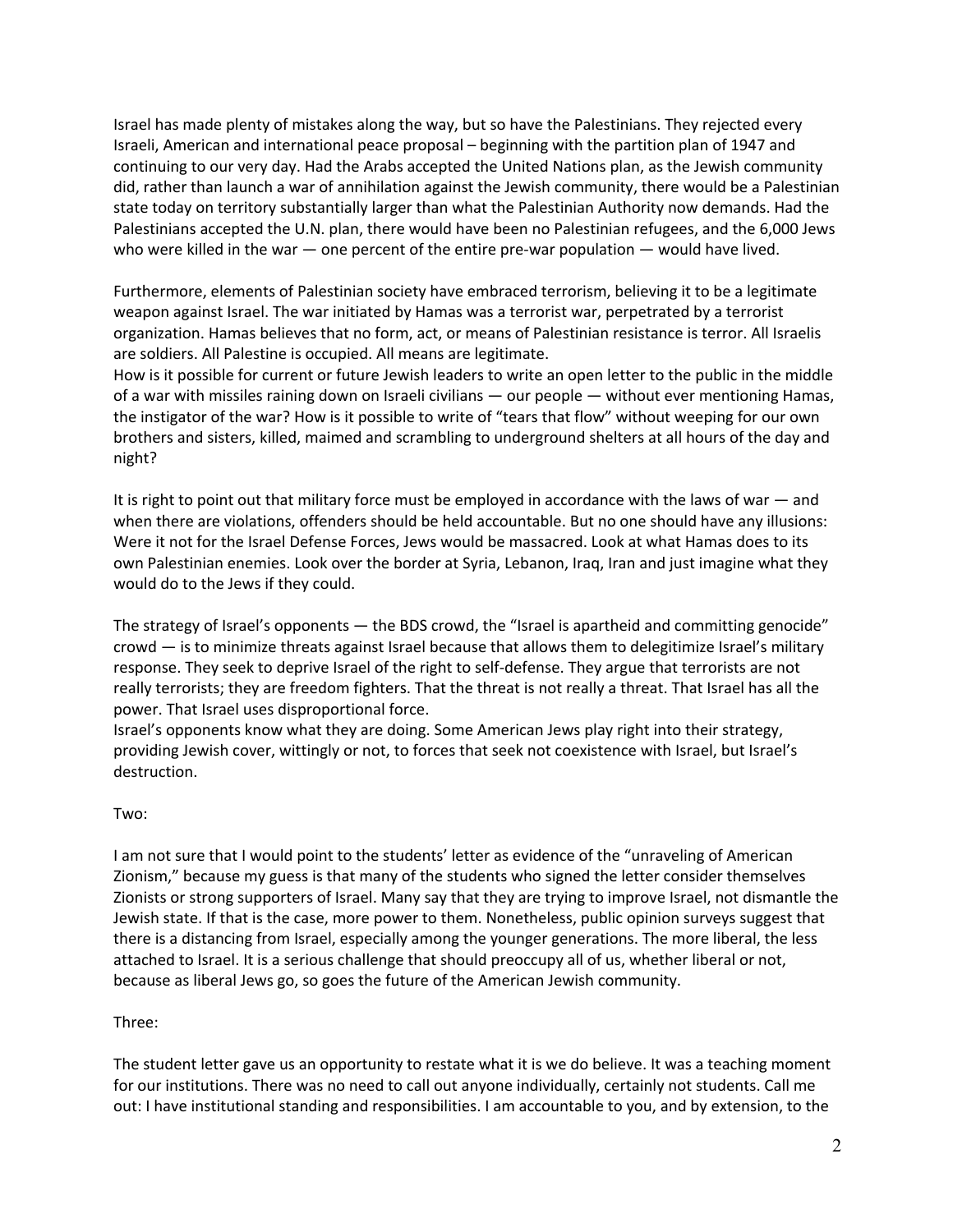Jewish community. Students have no such leadership responsibilities. However, the Reform signatories did speak in the name of — and identified themselves as — students of the Hebrew Union College. The HUC even permitted The New York Times to take photos in the sanctuary of the New York campus for an article eventually entitled "Inside The Unraveling of American Zionism."

It seems to me that our Reform institutions have an opportunity — an obligation — to state what it is we do believe. Why are we so reluctant to state what we believe? The Jewish and non-Jewish worlds are watching us. And we are losing younger Jews who do not know – and are never taught – what we believe.

For the record, the Reform movement is a Zionist movement. Every single branch of our movement the synagogue arm (Union for Reform Judaism), the rabbinic union (Central Conference of American Rabbis) and our seminary (HUC-JIR) — every organization separately, and all together, are Zionist, and committed ideologically and theologically to Israel.

We are theologically committed to the centrality of the Jewish people and the Jewish state. We have said so repeatedly. We have obligations to fellow Jews. We are commanded to be *ohavei Yisrael* – to love fellow Jews, and to support them, especially in times of war, hardship and struggle. We have a right, and an obligation, to teach future leaders our values and commitments. We have a right to insist that some values and beliefs held by some American Jews are inconsistent with our beliefs. The student letter calls for a rethinking of American Jewish education about Israel. Fair enough, but our movement has a right to encourage some American Jewish seminary students to rethink their approach to *ahavat Yisrael*.

This week's Torah portion, *Vayishlach* contains the following passage that expresses the central theology of Judaism: "*Va'yerah Elohim el Yaacov…va'yivarech oto…"*

*"*God appeared to Jacob and blessed him, and said to him, 'You whose name is Jacob you shall be called Jacob no more, but Israel shall be your name.' And God said to him, be fertile and increase, a nation shall descend from you…"

"*Ve'et ha'aretz asher nattati le'Avraham u'le'Yitzhak – lecha etnena – u'le'zaracha acharecha eten et ha'aretz" — "*That land that I gave to Abraham and Isaac I give to you and to your offspring to come will I give the land."

Jewish leaders have an obligation to speak about Jewish peoplehood and our struggle to survive. Jews want to live. Why is that so hard to speak about? Every living organism, from the smallest cell to the largest political entity wants to live. Why is it so hard to speak about the war crimes inflicted on our people, and the blood curdling threats to commit another genocide? The issue is not that you are critical of Israel – go ahead – we need critics. The issue is that you never seem to speak about our people's enemies or their threats against us. We have enemies who seek to destroy us, both here and in Israel, three generations after the Holocaust. That is the root cause of the unresolved conflict: the inability or unwillingness of Israel's enemies to accept a Jewish state in any dimension, within any borders.

Israel has become so successful in such a short period of time that many of us take the Jewish state and the Jewish people for granted. Two generations of American Jews have grown up thinking that the era of Jew-hatred is over. They regard Israel as a military superpower, and breezily discount the threats against Israel. One of the key lessons of Jewish history is that no Jewish leader can take anything for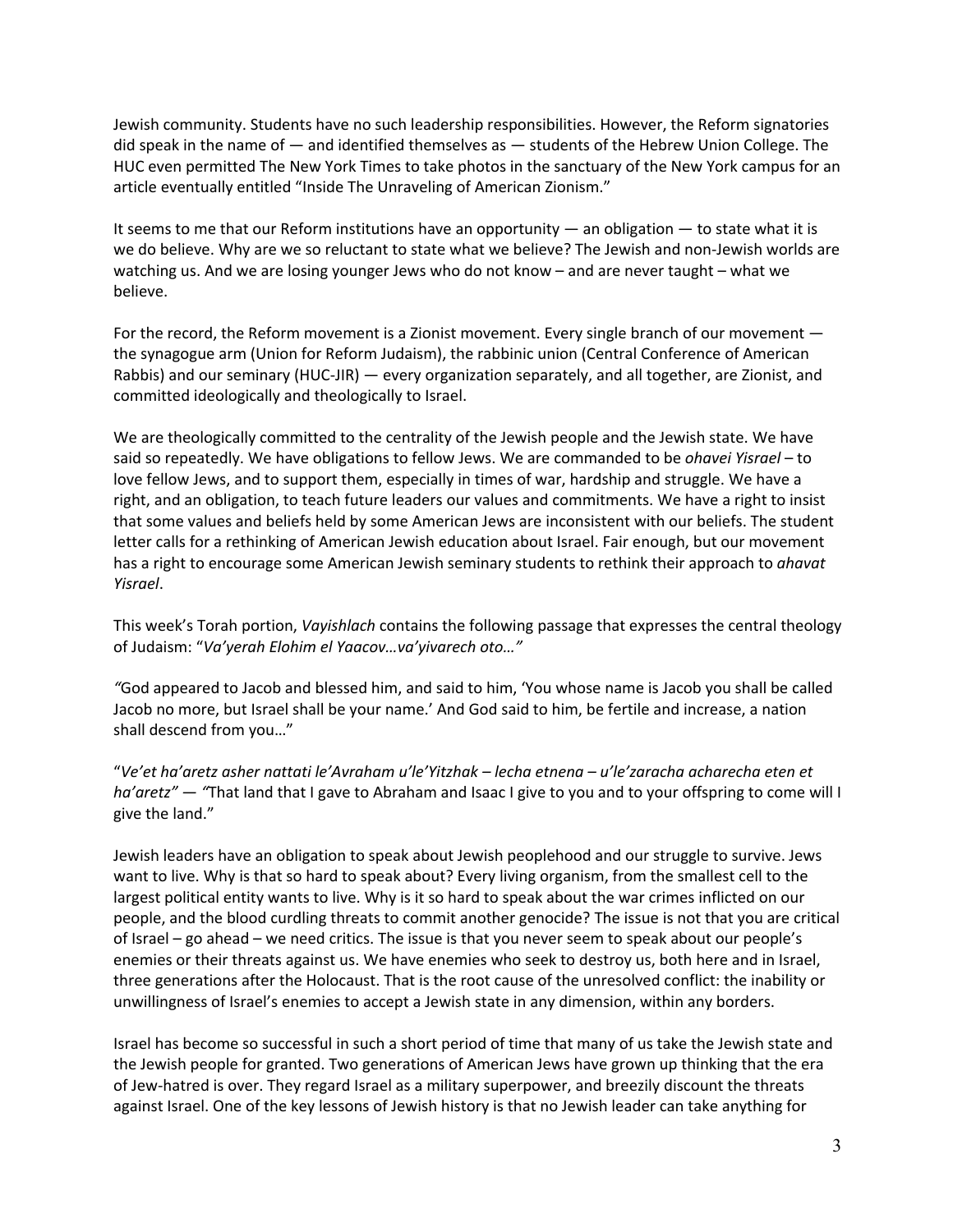granted when it comes to Jews. What higher responsibility does a Jewish leader have than to love and protect fellow Jews? Are we so emotionally distanced from our own people that we cannot even bring ourselves to condemn war crimes against Jews in the middle of a war?

Four:

Where you sit often determines where you stand on an issue.

If you are sitting in a lecture hall on an American campus or seminary, you might come to view the Israel-Palestinian dispute differently than parents of three children who are spending the night in shelters five miles or 50 miles from Gaza. If you are sitting in an American seminary or university, you might be influenced more by those around you who view every social problem as a racial one — or one of oppression, patriarchy, or colonialism: that every issue is intersectional with every other issue.

In this vein, the students wrote: "So many…[American Jewish] institutions are silent when… racist violence erupts in Israel and Palestine" — as opposed to vocal American-Jewish leadership in reckoning with racial violence in our country.

What are you talking about? You think that American racial problems have anything to do with the Israel-Palestinian dispute? You think that the problem of Hamas is a racial problem — that Israel fought Hamas because Israelis are white and Gazans are people of color and Hamas is simply a civil rights organization that is being discriminated against?

Even a casual tourist, walking the streets of Israel, will notice that most Israeli Jews are Jews of color. And millions came to Israel penniless, desperately fleeing oppressive Muslim regimes. Israeli hospitals are filled with Jews, Arabs, Muslims, Christians, Druze of every color and race serving as doctors, medical personnel, pharmacists and patients. Often, wounded terrorists are attended to by Jewish doctors in the same ward where Arab doctors treat their Jewish victims. Even a casual newspaper reader knows that an Islamist party holds the balance of power in the coalition government.

It doesn't mean that there are not still many inequities and unresolved issues — there are — but that strikes you as apartheid? Really? You really think that Hamas launched 4,000 missiles, every one of which was a war crime, because indigenous people of color rebelled against white colonial Jews whose sole purpose is to exploit and oppress?

We need to be aware of the effort of Israel's opponents to excuse the Palestinian community from moral agency by portraying them as victims of Israeli oppression. Palestinians, too, must reflect and repent for the all the grievous sins they have committed — and continue to perpetrate — on fellow Palestinians and Israelis. It is patronizing and destructive to view the Palestinian community as possessing no political or moral agency, because if you are a victim, there is no need for you to be morally accountable.

## Five:

Here is what I have learned from decades of studying and embracing liberalism: the liberal mindset is one of openness, and doubt. True liberals are never so sure of themselves. We acknowledge and embrace complexity. Every place where people live is a place that requires repair.